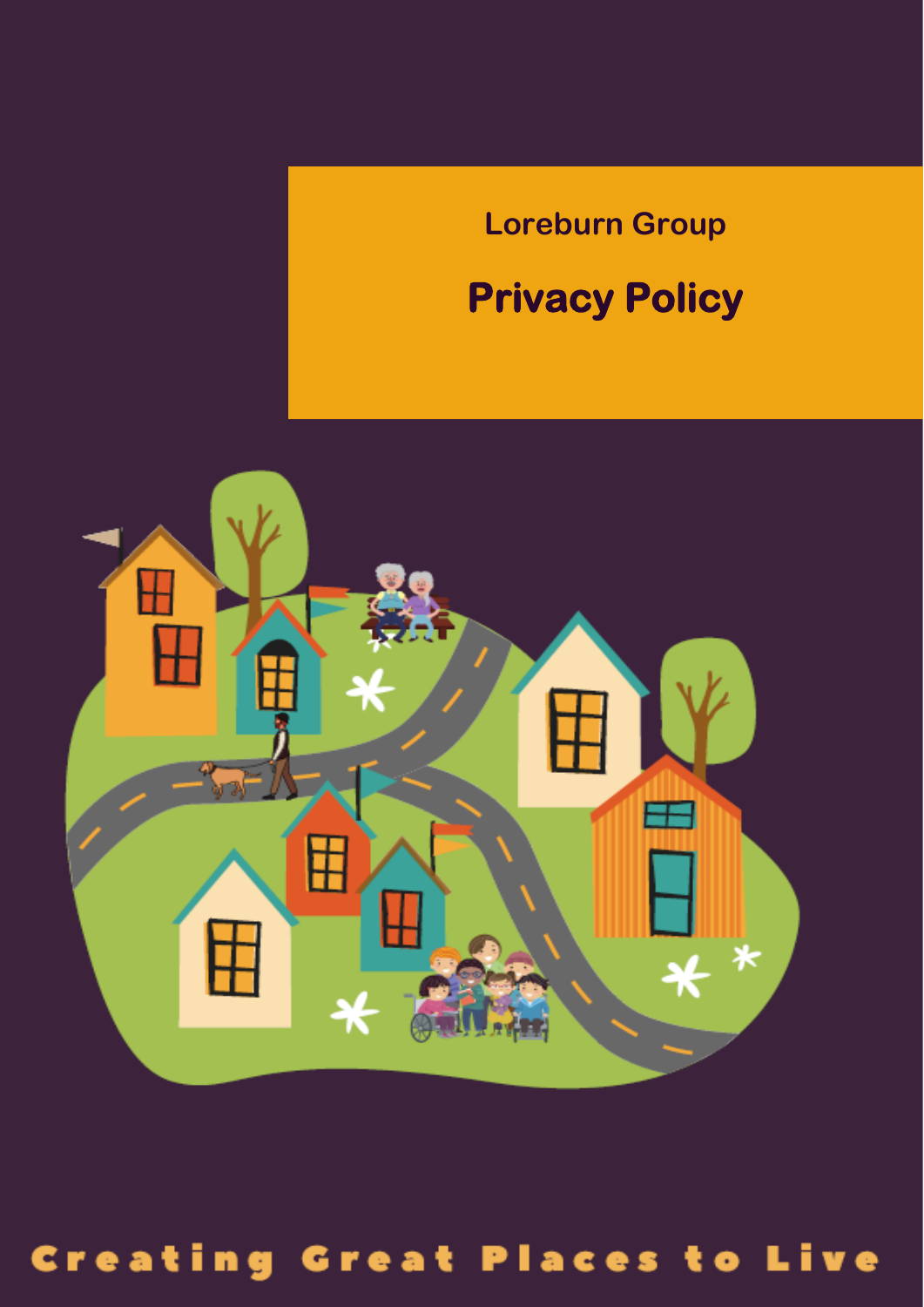| <b>Strategy</b>           | <b>Privacy Policy</b>                                                           |
|---------------------------|---------------------------------------------------------------------------------|
| <b>Version Reference</b>  | V4                                                                              |
| <b>Approved by</b>        | LET                                                                             |
| <b>Date of Approval</b>   | June 2021                                                                       |
| <b>Review Period</b>      | 2 Yearly or sooner as required as a result of legislative changes.              |
| <b>Review Due</b>         | <b>June 2023</b>                                                                |
| <b>Strategy Champion</b>  | Head of Governance & Assurance                                                  |
| Who this policy affects   | ΥI<br>Staff   Y Customers<br>Y Contractors<br>Y Members of the Public           |
| Where this policy affects | $Y \mid$<br>Y Sheltered<br>Y Offices/staff base<br>General needs<br>Y Supported |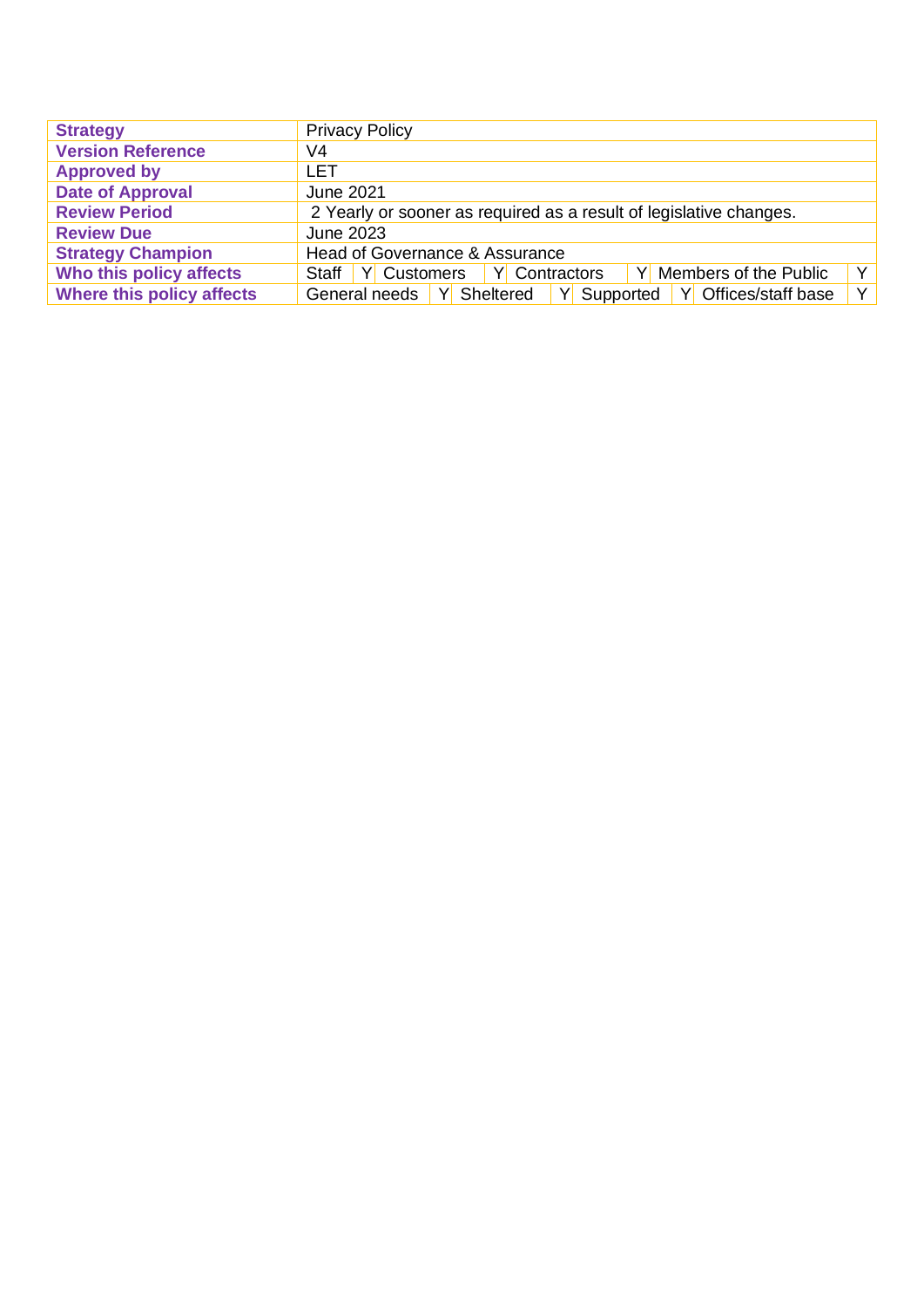## **1. Introduction**

- 1.1 Loreburn Housing Association is committed to ensuring the secure and safe management of data held by the Association in relation to customers, staff and other individuals. The Association's staff members have a responsibility to ensure compliance with the terms of this policy, and to manage individuals' data in accordance with the procedures outlined in this policy and documentation referred to herein.
- 1.2 The Association needs to gather and use certain information about individuals. These can include customers (tenants, factored owners etc.), employees and other individuals that the Association has a relationship with. The Association manages a significant amount of data, from a variety of sources. This data contains Personal Data and Sensitive Personal Data (known as Special Categories of Personal Data under the GDPR).
- 1.3 This Policy sets out the Association's duties in processing that data, and the purpose of this Policy is to set out the procedures for the management of such data.
- 1.4 Any requests made under Freedom of Information must be dealt with under th[e Freedom of Information Policy.](file:///C:/Users/RWilson/Loreburn%20Housing%20Association/Strategies,%20Policies%20&%20Procedures%20-%20Policies%20And%20Procedures/Freedom%20of%20Information/Freedom%20of%20Information%20&%20Environmental%20Information%20Policy%20.pdf) The requirements of GDPR will be considered in line with the [Freedom of Information Request](file:///C:/Users/RWilson/Loreburn%20Housing%20Association/Strategies,%20Policies%20&%20Procedures%20-%20Policies%20And%20Procedures/Freedom%20of%20Information/Freedom%20of%20Information%20&%20Environmental%20Information%20Request%20Procedure.pdf)  [Procedure.](file:///C:/Users/RWilson/Loreburn%20Housing%20Association/Strategies,%20Policies%20&%20Procedures%20-%20Policies%20And%20Procedures/Freedom%20of%20Information/Freedom%20of%20Information%20&%20Environmental%20Information%20Request%20Procedure.pdf)

## **2. Legislation**

2.1 It is a legal requirement that the Association process data correctly; the Association must collect, handle and store personal information in accordance with the relevant legislation.

#### **The relevant legislation in relation to the processing of data is:**

- (a) the General Data Protection Regulation (EU) 2016/679 ("the GDPR");
- (b) the Privacy and Electronic Communications (EC Directive) Regulations 2003 (as may be amended by the proposed Regulation on Privacy and Electronic Communications); and
- (c) any legislation that, in respect of the United Kingdom, replaces, or enacts into United Kingdom domestic law, the General Data Protection Regulation (EU) 2016/679, the proposed Regulation on Privacy and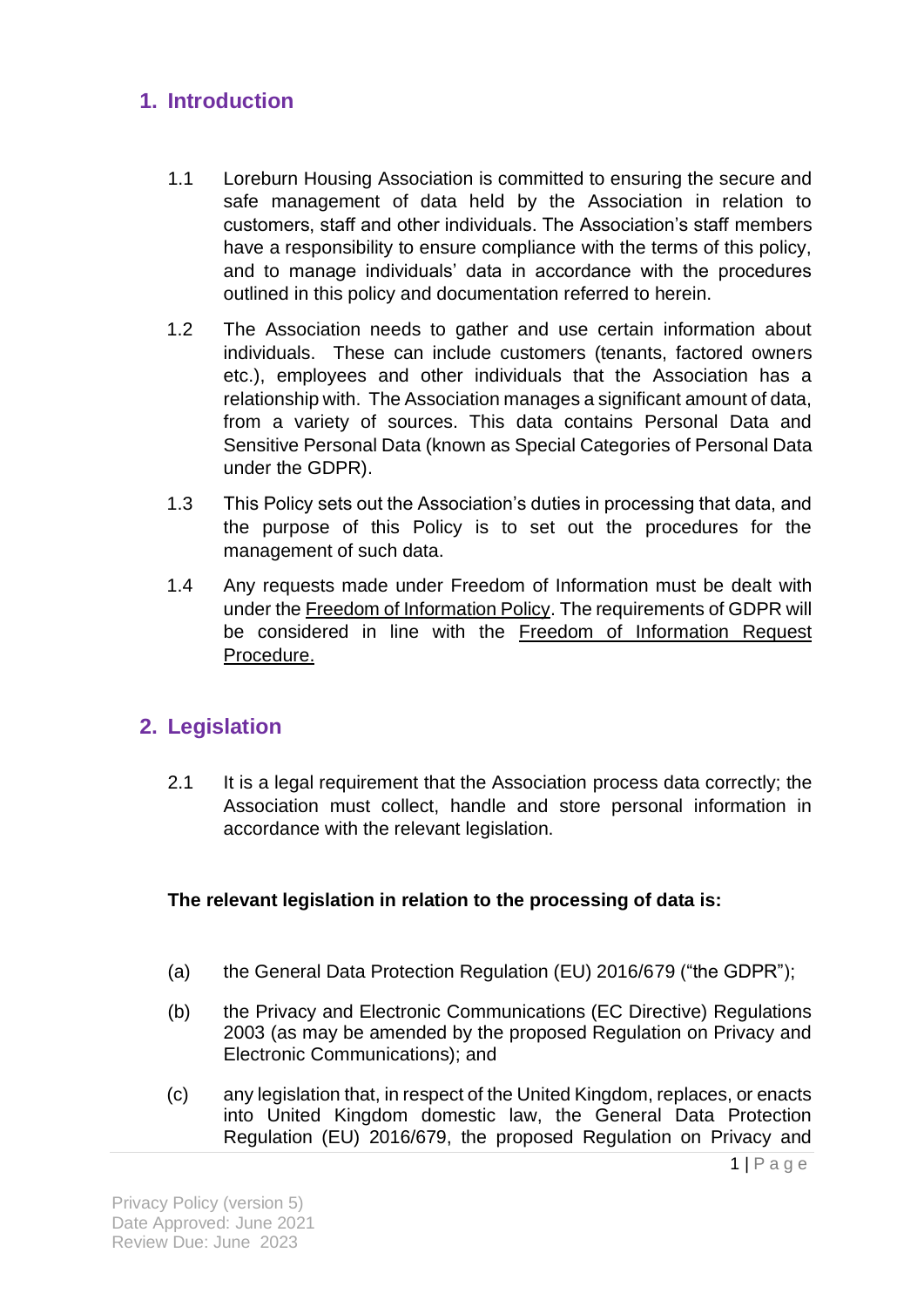Electronic Communications or any other law relating to data protection, the processing of personal data and privacy as a consequence of the United Kingdom leaving the European Union

## **3. Data**

- 3.1 The Association holds a variety of Data relating to individuals, including customers and employees (also referred to as data subjects) which is known as Personal Data. The Personal Data held and processed by the Association is detailed within the Fair Processing Notices at Appendices 1 and 2 and the Data Protection Addendum of the Terms of and Conditions of Employment which has been provided to all employees.
	- 3.1.1 "Personal Data" is that from which a living individual can be identified either by that data alone, or in conjunction with other data held by the Association.
	- 3.1.2 The Association also holds Personal data that is sensitive in nature (i.e. relates to or reveals a data subject's racial or ethnic origin, religious beliefs, political opinions, relates to health or sexual orientation). This is "Special Category Personal Data" or "Sensitive Personal Data".

## **4. Processing of Personal Data**

- 4.1 The Association is permitted to process Personal Data on behalf of data subjects provided it is doing so on one of the following grounds:
	- Processing with the consent of the data subject (see 4.4);
	- Processing is necessary for the performance of a contract between the Association and the data subject or for entering into a contract with the data subject;
	- Processing is necessary for the Association's compliance with a legal obligation;
	- Processing is necessary to protect the vital interests of the data subject or another person;
	- Processing is necessary for the performance of a task carried out in the public interest or in the exercise of the Association's official authority; or
	- Processing is necessary for the purposes of legitimate interests.

## **4.2 Fair Processing Notice**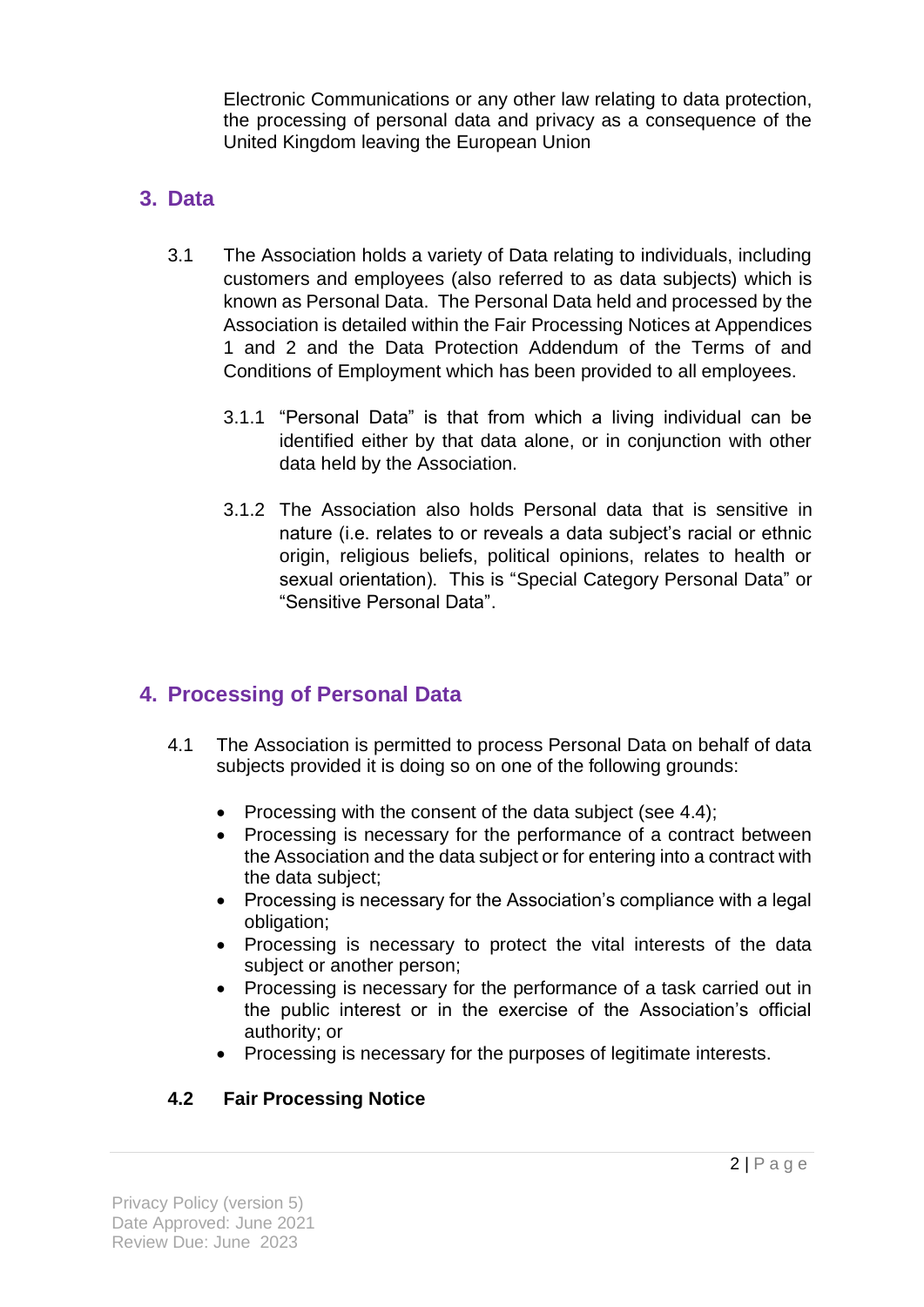- 4.2.1 The Association has produced a Fair Processing Notice (FPN) which it is required to provide to all customers whose Personal data is held by the Association. That FPN must be provided to the customer from the outset of processing their Personal Data and they should be advised of the terms of the FPN when it is provided to them.
- 4.2.2 The Fair Processing Notice at Appendices 1 and 2 sets out the Personal Data processed by the Association and the basis for that Processing. This document is provided to all of the Association's customers at the outset of processing their data.

## **4.3 Employees**

- 4.3.1 Employee Personal data and, where applicable, Special Category Personal Data or Sensitive Personal Data, is held and processed by the Association. Details of the data held and processing of that data is contained within the Employee Fair Processing Notice which is provided to Employees at the same time as their Contract of Employment.
- 4.3.2 A copy of any employee's Personal Data held by the Association is available upon written request by that employee from the Head of People & Culture.

#### **4.4 Consent**

Consent as a ground of processing will require to be used from time to time by the Association when processing Personal Data. It should be used by the Association where no other alternative ground for processing is available. In the event that the Association requires to obtain consent to process a data subject's Personal Data, it shall obtain that consent in writing. The consent provided by the data subject must be freely given and the data subject will be required to sign a relevant consent form if willing to consent. Any consent to be obtained by the Association must be for a specific and defined purpose (i.e. general consent cannot be sought).

#### Photographs

Consent must be sought before taking and/or publishing photographs of customers and staff. Where this relates to photographs of children consent must be given by parents/legal guardians prior to ANY photograph being taken and/or published. Such consent will state how long the association will hold the photographs and any publishing rights.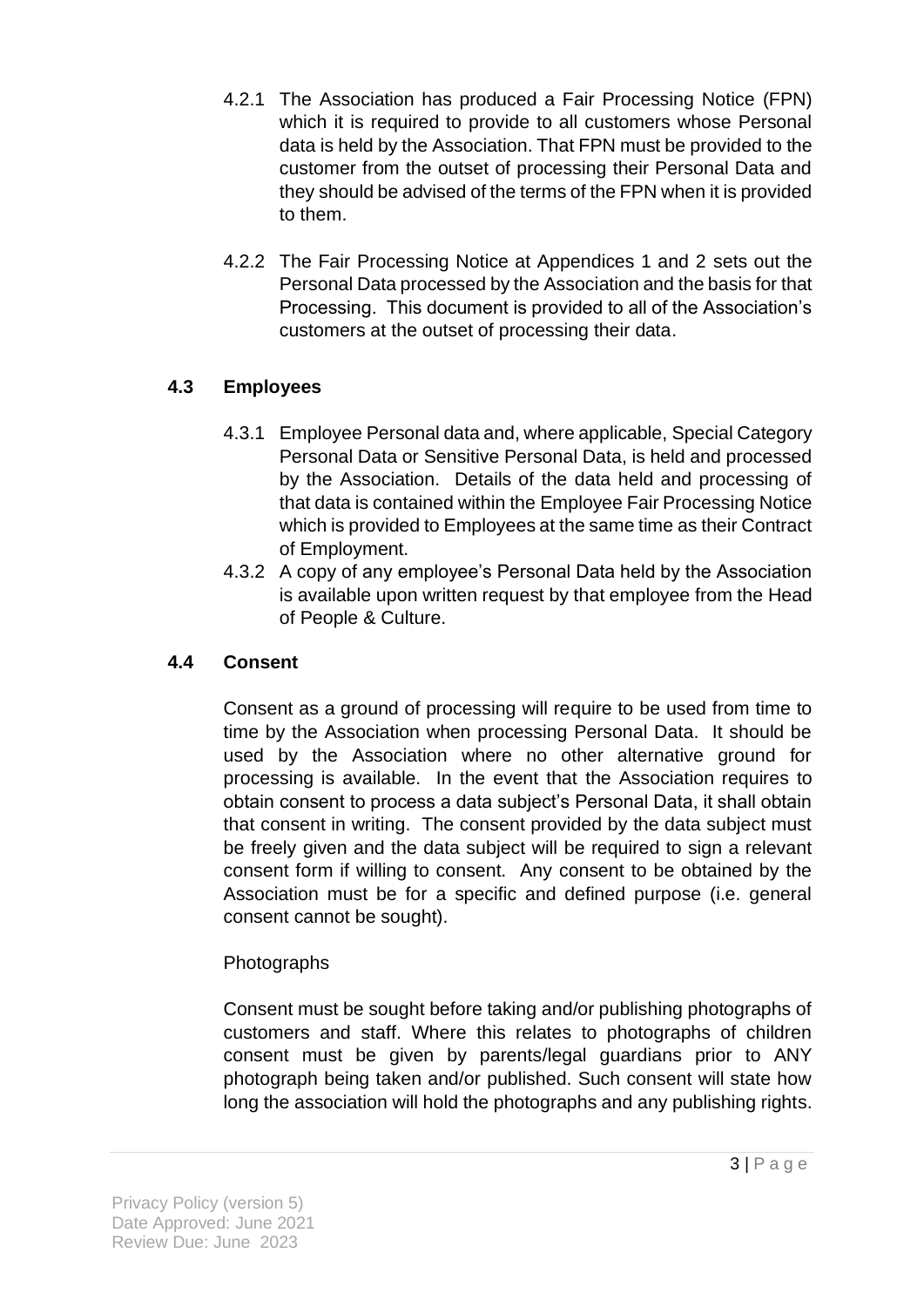The Consent Form should be used and signed for all photos including those taken at events.

Where photographs have been provided by a third party (for example in relation to an ASB vase) and contain data subjects staff should consider whether Loreburn have a lawful basis for the processing of that data which may have been provided without consent. Advice should be sought from the DPO in relation to any queries regarding the processing, storing and sharing of any such photographs. **Staff must not share photographs provided by a third party without consent unless a lawful basis has been established and subsequently recorded by the DPO.** 

#### **4.5 Processing of Special Category Personal Data or Sensitive Personal Data**

In the event that the Association processes Special Category Personal Data or Sensitive Personal Data, the Association must do so in accordance with one of the following grounds of processing:

- The data subject has given explicit consent to the processing of this data for a specified purpose;
- Processing is necessary for carrying out obligations or exercising rights related to employment or social security;
- Processing is necessary to protect the vital interest of the data subject or, if the data subject is incapable of giving consent, the vital interests of another person;
- Processing is necessary for the establishment, exercise or defence of legal claims, or whenever court are acting in their judicial capacity; and
- Processing is necessary for reasons of substantial public interest.

## **5. Data Sharing**

5.1 The Association shares its data with various third parties for numerous reasons in order that its day to day activities are carried out in accordance with the Association's relevant policies and procedures. In order that the Association can monitor compliance by these third parties with Data Protection laws, the Association will require the third party organisations to enter in to an Agreement with the Association governing the processing of data, security measures to be implemented and responsibility for breaches.

#### **5.2 Data Sharing**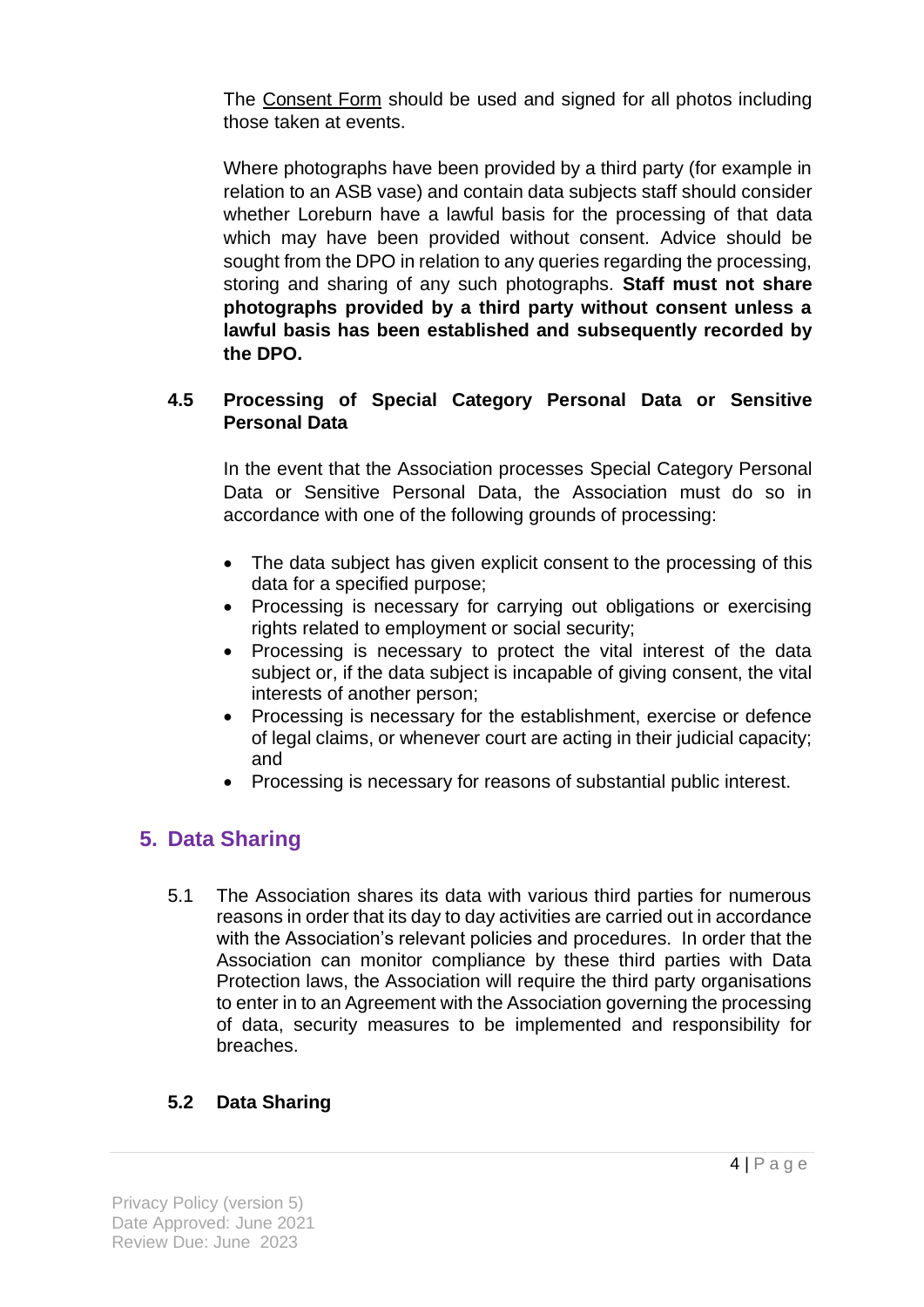- 5.2.1 Personal data is from time to time shared amongst the Association and third parties who require to process personal data that the Association process as well. Both the Association and the third party will be processing that data in their individual capacities as data controllers.
- 5.2.2 Where the Association shares in the processing of personal data with a third-party organisation (e.g. for processing of the employees' pension), it shall require the third-party organisation to enter in to a Data Sharing Agreement with the Association in accordance with the terms of the model Data Sharing Agreement set out in Appendix 3 to this Policy. Where an agreement is not signed no information should be shared until a Risk Assessment has been completed using the Data Sharing Risk Assessment Template which is supported by the relevant Director and Authorised by the DPOAn example Data Sharing Risk Assessment can be viewed here.
- 5.2.3 All personal data shared with Third Parties must be done so securely either by CJSM secure e-mail or through e-mail encryption. Instructions on how to send e-mails securely can be viewed [here.](file:///C:/Users/RWilson/Loreburn%20Housing%20Association/Strategies,%20Policies%20&%20Procedures%20-%20Policies%20And%20Procedures/Privacy%20Policy/Privacy%20Policy%20Appendices/E%20Mail%20Encryption%20Instructions.pdf) If information can not be shared via encrypted email, information shall be shared via a password protected Word document and the password shared with the recipient via text message or over the phone.

#### **5.3 Data Processors**

A data processor is a third-party entity that processes personal data on behalf of the Association and are frequently engaged in certain areas of the Association's work is outsourced (e.g. payroll provider)

- 5.3.1 A data processor must comply with Data Protection laws. The Association's data processors must ensure they have appropriate technical security measures in place, maintain records of processing activities and notify the Association if a data breach is suffered.
- 5.3.2 If a data processor wishes to sub-contact their processing, prior written consent of the Association must be obtained. Upon a subcontracting of processing, the data processor will be liable in full for the data protection breaches of their sub-contractors.
- 5.3.3 Where the Association contracts with a third party to process personal data held by the Association, it shall require the third party to enter in to a Data Protection Addendum with the Association in accordance with the terms of the model Data Protection Addendum set out in Appendix 4 to this Policy.

# **6. Data Storage and Security**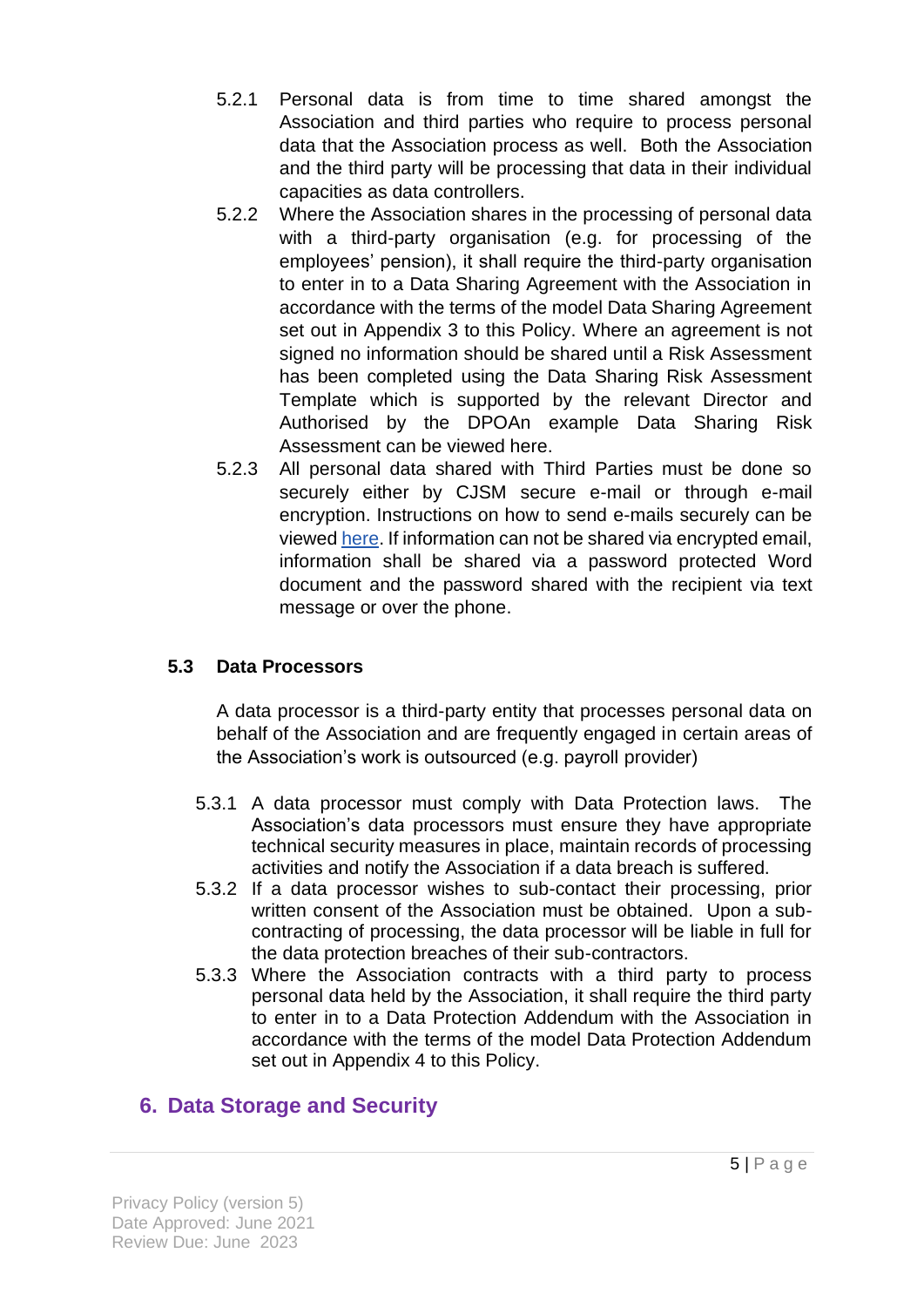All Personal Data held by the Association must be stored securely, whether electronically or in paper format.

#### **6.1 Paper Storage**

If Personal Data is stored on paper it should be kept in a secure place where unauthorised personnel cannot access it. Employees should make sure that no Personal Data is left where unauthorised personnel can access it. When the Personal Data is no longer required it must be disposed of by the employee so as to ensure its destruction. If the Personal Data requires to be retained on a physical file then the employee should ensure that it is affixed to the file which is then stored in accordance with the Association's storage provisions. As far as possible all personal data should be stored electronically and paper copies destroyed (this is not always possible as in some instances hard copies are required to be retained for a set period by legislation).

#### 6.2 **Electronic Storage**

Personal Data stored electronically must also be protected from unauthorised use and access. Personal Data should be password protected when being sent internally or externally to the Association's data processors or those with whom the Association has entered in to a Data Sharing Agreement. If Personal data is stored on removable media (CD, DVD, USB memory stick) then that removable media must be stored securely at all times when not being used. Personal Data should not be saved directly to mobile devices and should be stored on designated drivers and servers. Personal data should not be stored in emails. The information should be transferred to Homemaster or the appropriate file Drive on the system and the e-mail deleted with immediate effect.

#### 6.3 **Verbal Communications**

Before any information is shared verbally staff must ask the required security questions (name, full address and postcode, date of birth which can be verified on Homemaster).

6.4 All calls made to and from the Association will be recorded for quality control purposes. Customers are informed of this by an automated message when they dial the switch board. When making external calls staff should advise customers that calls will be recorded for quality and monitoring purposes. Copies of calls will be retained for a period of six months.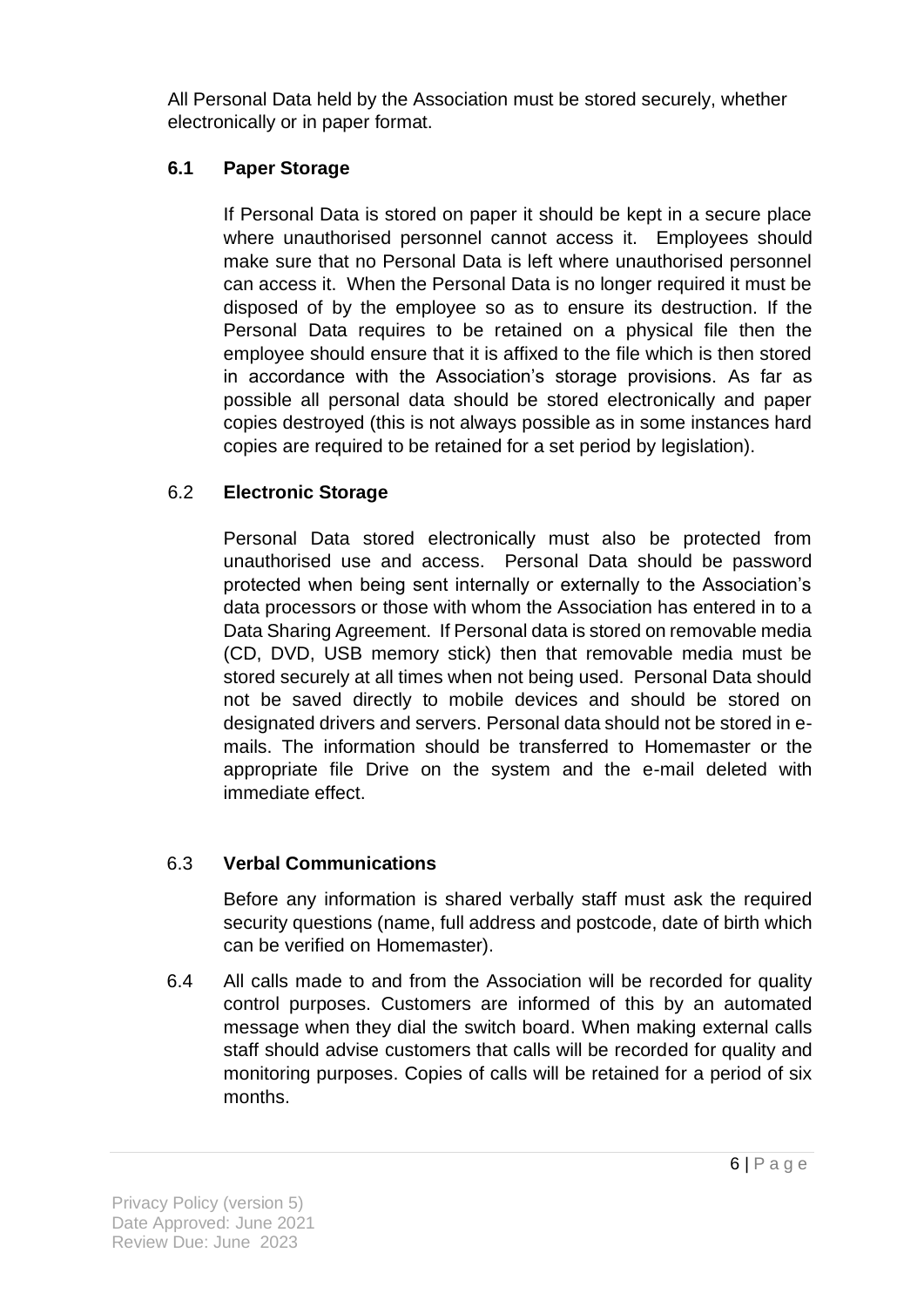6.5 Loreburn employees will not record face to face conversations with customers unless at the request of a customer. Where a customer requests for a face to face conversation to be recorded, the Association is entitled to request a copy of the recording. We trust that customers will not record conversations with Lorebrun employees without advising staff that the conversation is being recorded.

## **7. Breaches**

7.1 A data breach can occur at any point when handling Personal Data and the Association has reporting duties in the event of a data breach or potential breach occurring. Breaches which pose a risk to the rights and freedoms of the data subjects who are subject of the breach require to be reported externally in accordance with 7.3 below.

#### **7.2 Internal Reporting**

The Association takes the security of data very seriously and in the unlikely event of a breach will take the following steps:

- As soon as the breach or potential breach has occurred, and in any event no later than six (6) hours after it has occurred, the Data Protection Officer (DPO) must be notified in writing (via e-mail) of (i) the breach; (ii) how it occurred; and (iii) what the likely impact of that breach is on any data subject(s).
- The Association's DPO is the Head of Governance & Assurance. If the DPO is not available details of the breach should be issued to the Director of Finance and Corporate Services.
- The Association must seek to contain the breach by whatever means available;
- The DPO must consider whether the breach is one which requires to be reported to the ICO and data subjects affected and do so in accordance with this clause 7;
- Notify third parties in accordance with the terms of any applicable Data Sharing Agreements.
- Breaches will be reported to the Audit & Compliance Sub-Committee by the Head of Governance & Assurance at the next available meeting.

## **7.3 Reporting to the ICO**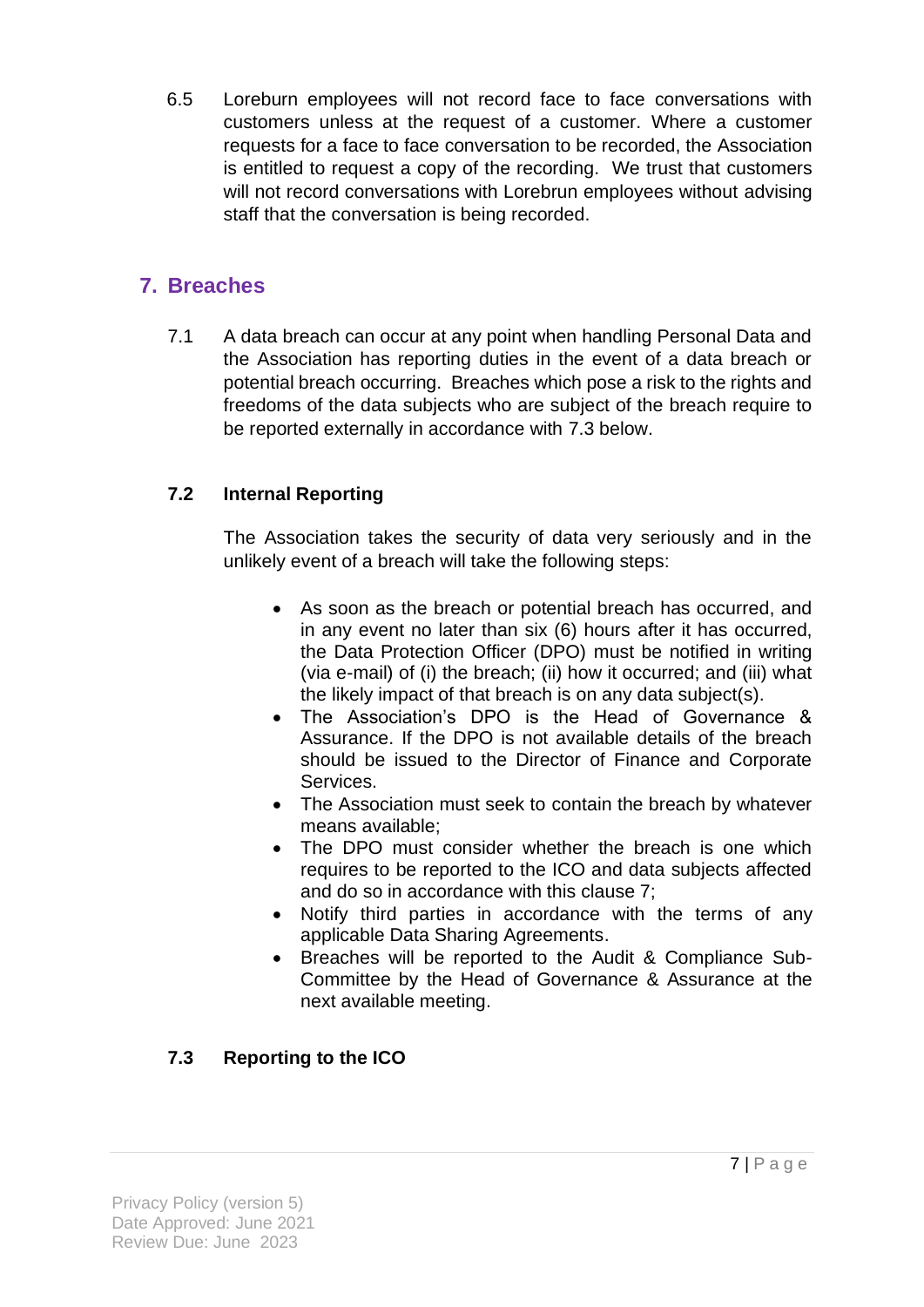The DPO will require to report any breaches which pose a risk to the rights and freedoms of the data subjects who are subject of the breach to the Information Commissioner's Office ("ICO") within 72 hours of the breach occurring. The DPO must also consider whether it is appropriate to notify those data subjects affected by the breach. In the DPOs absence the Director of Finance and Corporate Services will notify the ICO.

## **8. Data Protection Officer ("DPO")**

- 8.1. A Data Protection Officer is an individual who has an over-arching responsibility and oversight over compliance by the Association with Data Protection laws. The Association has elected to appoint a Data Protection Officer whose details are noted on the Association's website and contained within the Fair Processing Notice.
- 8.2 The DPO will be responsible for:
	- 8.2.1 monitoring the Association's compliance with Data Protection laws and this Policy;
	- 8.2.2 co-operating with and serving as the Association's contact for discussions with the ICO
	- 8.2.3 reporting breaches or suspected breaches to the ICO and data subjects in accordance with Part 7 hereof.
	- 8.2.4 reporting breaches to the Audit & Compliance Sub-Committee at the next available meeting.

## **9. Data Subject Rights**

- 9.1 Certain rights are provided to data subjects under the GDPR. Data Subjects are entitled to view the personal data held about them by the Association, whether in written or electronic form.
- 9.2 Data subjects have a right to request a restriction of processing their data, a right to be forgotten and a right to object to the Association's processing of their data. These rights are notified to the Association's tenants and other customers in the Association's Fair Processing Notice.

#### 9.3 **Subject Access Requests**

Data Subjects are permitted to view their data held by the Association upon making a request to do so (a Subject Access Request). Upon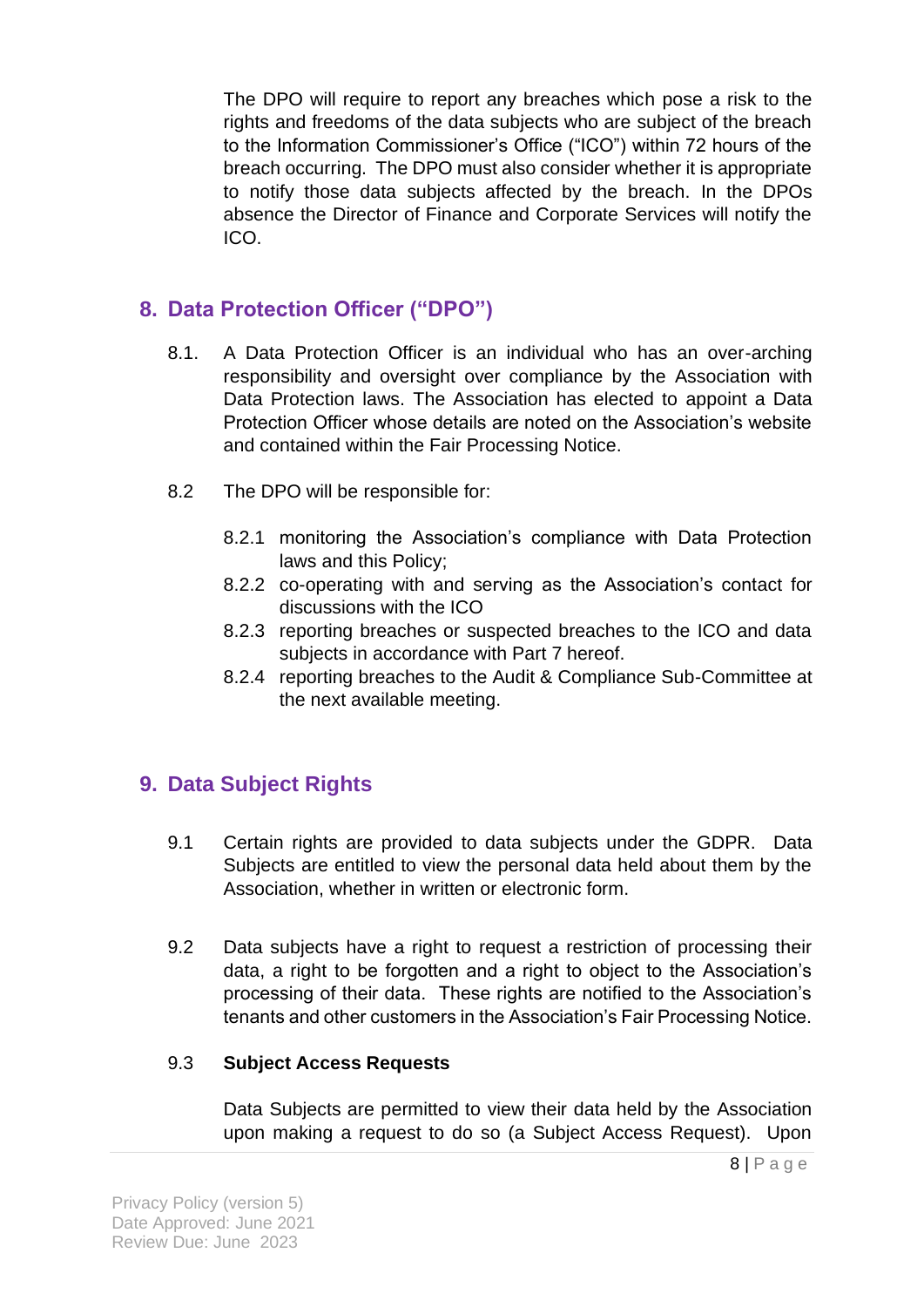receipt of a request by a data subject, the Association must respond to the Subject Access Request within one month of the date of receipt of the request. The Association:

- 9.3.1 must provide the data subject with an electronic or hard copy of the personal data requested, unless any exemption to the provision of that data applies in law.
- 9.3.2 where the personal data comprises data relating to other data subjects, must take reasonable steps to obtain consent from those data subjects to the disclosure of that personal data to the data subject who has made the Subject Access Request, or
- 9.3.3 where the Association does not hold the personal data sought by the data subject, must confirm that it does not hold any personal data sought to the data subject as soon as practicably possible, and in any event, not later than one month from the date on which the request was made.

#### 9.4 **The Right to be Forgotten**

- 9.4.1 A data subject can exercise their right to be forgotten by submitting a request in writing to the Association seeking that the Association erase the data subject's Personal Data in its entirety.
- 9.4.2 Each request received by the Association will require to be considered on its own merits and legal advice will require to be obtained in relation to such requests from time to time. The DPO will have responsibility for accepting or refusing the data subject's request in accordance with clause 9.4 and will respond in writing to the request.

#### 9.5 **The Right to Restrict or Object to Processing**

- 9.5.1 A data subject may request that the Association restrict its processing of the data subject's Personal Data, or object to the processing of that data.
	- 9.5.1.1 In the event that any direct marketing is undertaken from time to time by the Association, a data subject has an absolute right to object to processing of this nature by the Association, and if the Association receives a written request to cease processing for this purpose, then it must do so immediately.
- 9.5.2 Each request received by the Association will require to be considered on its own merits and legal advice will require to be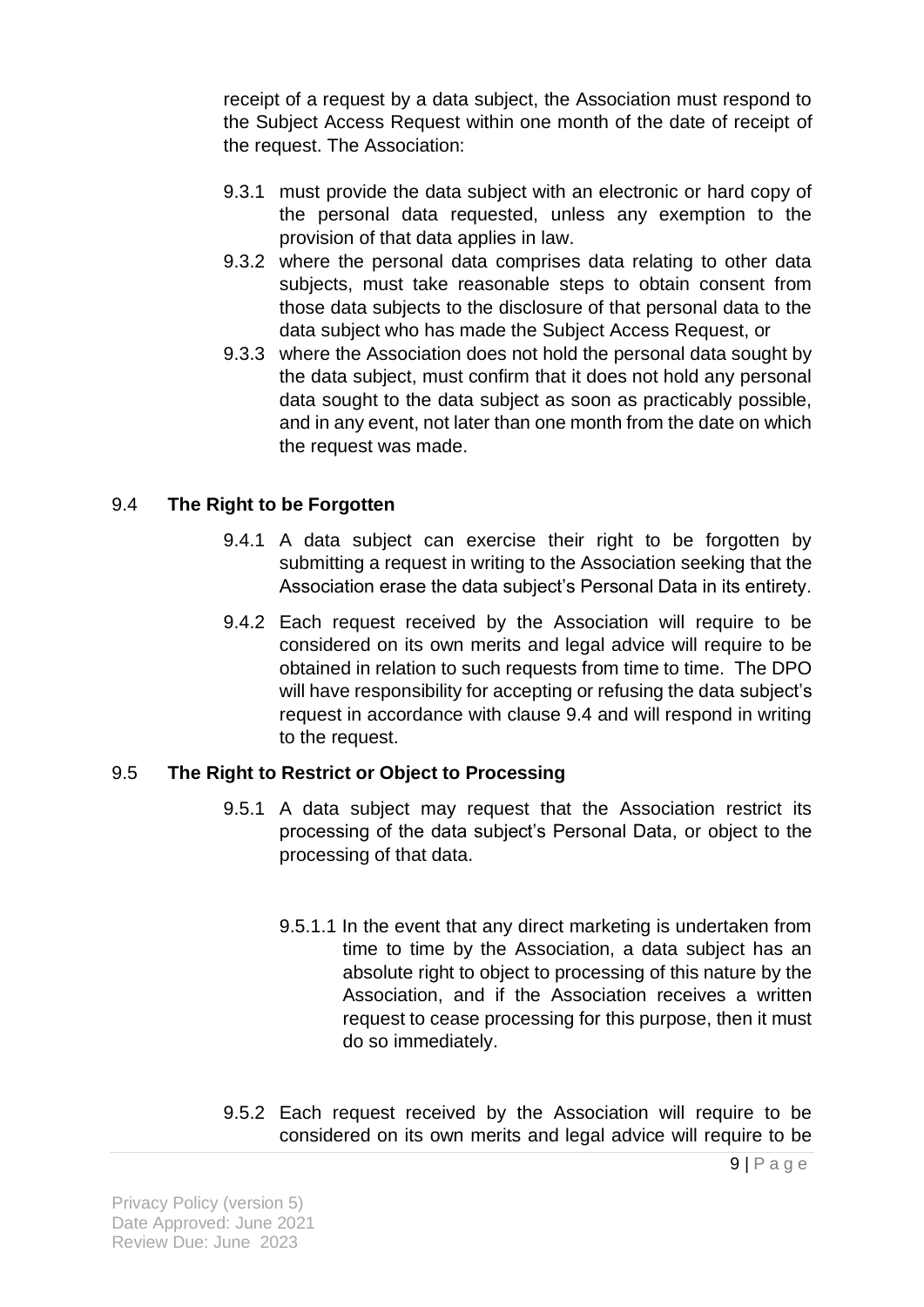obtained in relation to such requests from time to time. The DPO will have responsibility for accepting or refusing the data subject's request in accordance with clause 9.5 and will respond in writing to the request.

## **10. Privacy Impact Assessments ("PIAs")**

- 10.1 These are a means of assisting the Association in identifying and reducing the risks that our operations have on personal privacy of data subjects. The PIA template is available as Appendix 6.
- 10.2 The Association shall:
	- 10.2.1 Carry out a PIA before undertaking a project or processing activity which poses a "high risk" to an individual's privacy. High risk can include, but is not limited to, activities using information relating to health or race, or the implementation of a new IT system for storing and accessing Personal Data; and
	- 10.2.2 In carrying out a PIA, include a description of the processing activity, its purpose, an assessment of the need for the processing, a summary of the risks identified and the measures that it will take to reduce those risks, and details of any security measures that require to be taken to protect the personal data
- 10.3 The Association will require to consult the ICO in the event that a PIA identifies a high level of risk which cannot be reduced. The Data Protection Officer ("DPO") will be responsible for such reporting, and where a high level of risk is identified by those carrying out the PIA they require to notify the DPO within five (5) working days

# **11. Archiving, Retention and Destruction of Data**

11.1 The Association cannot store and retain Personal Data indefinitely. It must ensure that Personal data is only retained for the period necessary. The Association shall ensure that all Personal data is archived and destroyed in accordance with the guidelines contained within the table at Appendix 5. Further guidance will be obtained from the National Housing Federation Retention Schedule and legal advice will be sought as required. These are data retention guidelines only.

# **12. Monitoring & Review**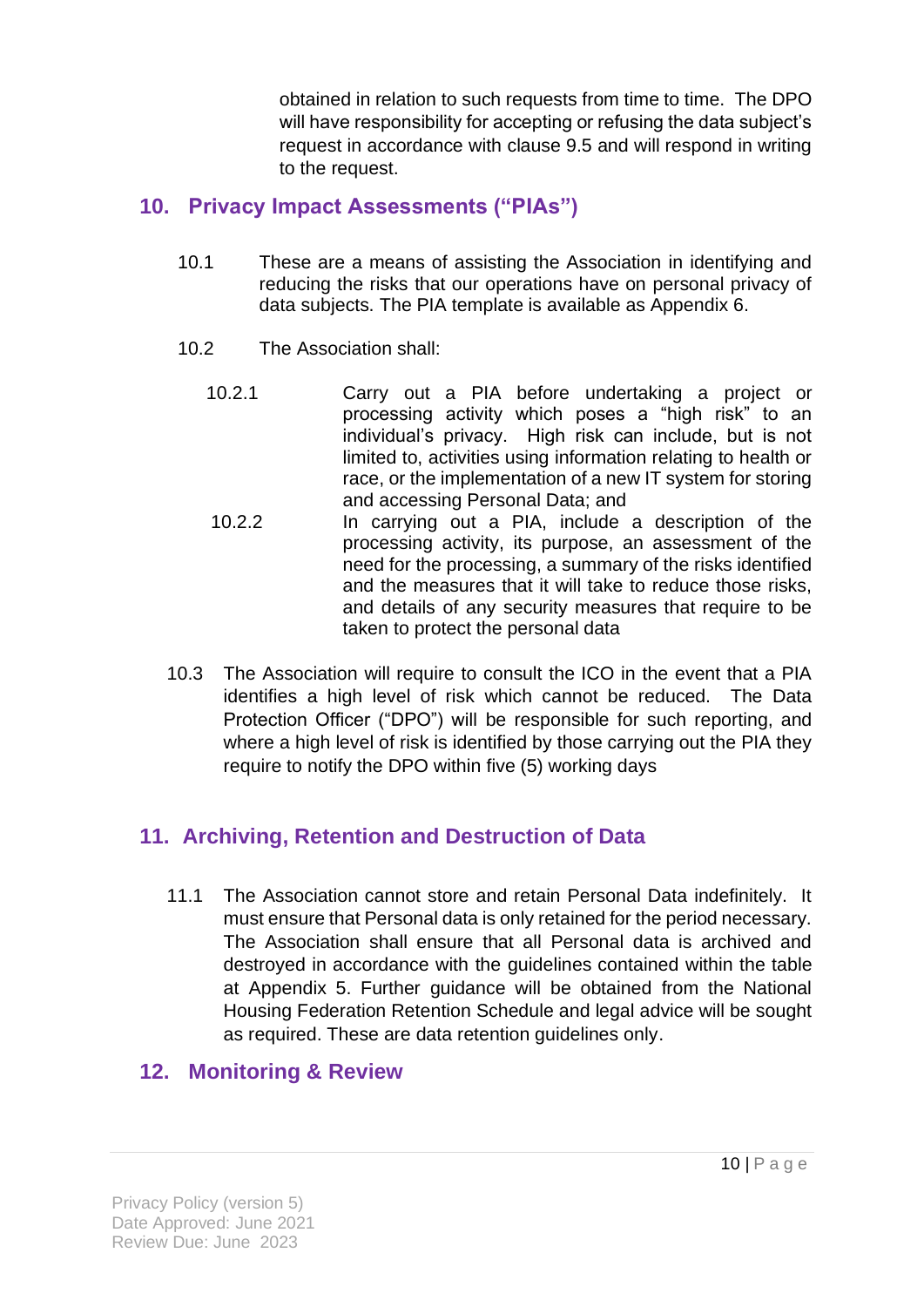- 12.1 The DPO will advise LET (relevant Director) of any data breaches immediately to allow a full investigation and review of existing practices to commence and any further mitigation measures to be put in place.
- 12.2 Details of any breaches will be reported to the Audit & Compliance Committee quarterly.
- 12.3 The Policy Champion is the Data Protection Officer. The Policy Champion will review this policy every two years or sooner as required as a result of legislative changes or changes to working practices following any breach review.

## **13. Equality & Human Rights**

- 13.1 Loreburn aims to ensure that equality, fairness, dignity and respect are central to the way we work and how we treat our customers. We support diversity and uphold equal opportunities in all areas of our work as an employer and service provider.
- 13.2 Loreburn will not discriminate against tenants, staff, visitors, suppliers or others based on their age, sex, sexual orientation, race, disability, religion or belief, marital status, pregnancy and maternity or gender reassignment (collectively referred to as 'protected characteristics' in the Equality Act 2010).

#### **14. Risk Management**

- 14.1 Loreburn has a Risk Management Strategy, Policy and Procedure. These documents set out how the organisation will manage risk as an integral part of its governance and management systems, ensuring risks are identified, evaluated and controlled effectively.
- 14.2 Identifiable risks arising from this policy will be monitored and managed by the internal processes set out herein and by regular review of this and all other associated policies and procedures, ensuring risks are mitigated and Loreburn complies with all legislative requirements and regulatory and best practice guidance.

## **15. Responsibilities**

15.1 The below table sets out the responsibilities of all staff in relation to this Policy.

| <b>Responsibilities</b>                                                | MC/<br><b>CEO</b> | <b>LET</b> | <b>DPO</b> | Heads of All Staff<br><b>Service</b> |  |
|------------------------------------------------------------------------|-------------------|------------|------------|--------------------------------------|--|
| To set the policy and direction with<br>regards to data protection and |                   |            |            |                                      |  |
| <b>GDPR</b>                                                            |                   |            |            |                                      |  |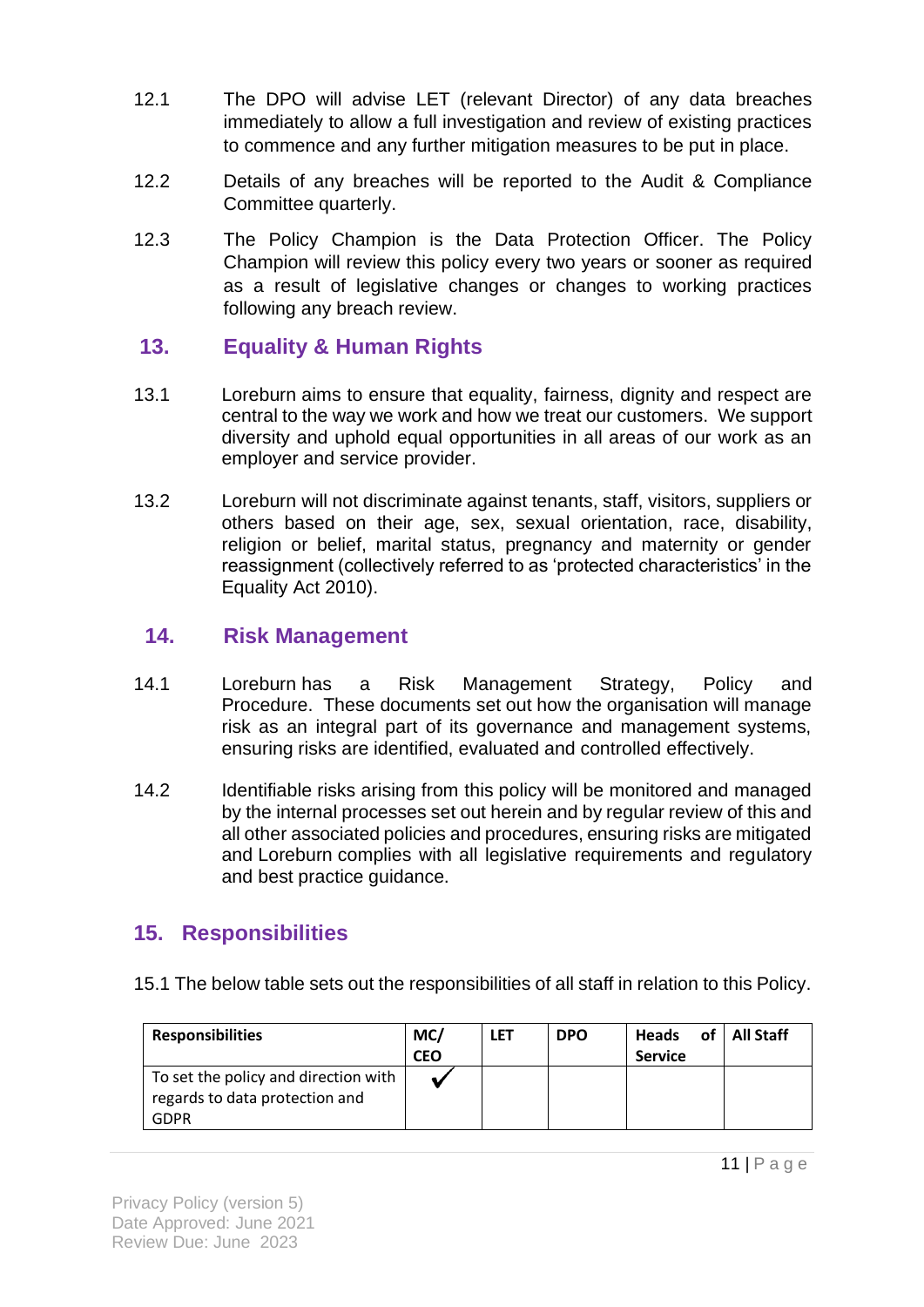| Ensure Loreburn H A staff have a<br>robust understanding of GDPR and<br>the associated risks                |  |  |  |
|-------------------------------------------------------------------------------------------------------------|--|--|--|
| Manage compliance, ICO<br>reporting, breach notification to<br>LET and A&C.                                 |  |  |  |
| Take lead on breach investigations,<br>ICO reporting and subject access<br>requests                         |  |  |  |
| Complete E-learning and any<br>subsequent training                                                          |  |  |  |
| <b>Policy Champion</b>                                                                                      |  |  |  |
| Ensure effective and clear<br>communication regarding GDPR<br>with stakeholders including<br>customers      |  |  |  |
| Reporting any concerns to Line<br>Manager or DPO                                                            |  |  |  |
| Be aware of all data you collect,<br>store and share and make sure this<br>is done in line with this Policy |  |  |  |
| Ensure all data shared with Third<br>Parties is done so in line with the<br>DSA and exchanged securely.     |  |  |  |
| Report any breach concern to the<br>DPO immediately                                                         |  |  |  |
| Ensure policy is reviewed as<br>necessary                                                                   |  |  |  |

## **List of Appendices**

[Fair Processing Notice \(Customers\)](file:///C:/Users/RWilson/Loreburn%20Housing%20Association/Strategies,%20Policies%20&%20Procedures%20-%20Policies%20And%20Procedures/Privacy%20Policy/Privacy%20Policy%20Appendices/1.%20Fair%20Processing%20Notice%20(Customer).pdf)

[Employee Fair Processing Notice](file:///C:/Users/RWilson/Loreburn%20Housing%20Association/Strategies,%20Policies%20&%20Procedures%20-%20Policies%20And%20Procedures/Privacy%20Policy/Privacy%20Policy%20Appendices/2.%20Employee%20Privacy%20Notice%20.pdf)

[Model Data Sharing Agreement](file:///C:/Users/RWilson/Loreburn%20Housing%20Association/Strategies,%20Policies%20&%20Procedures%20-%20Policies%20And%20Procedures/Privacy%20Policy/Privacy%20Policy%20Appendices/3.%20Data%20Sharing%20Agreement%20(Template).docx)

[Model Data Protection Addendum](file:///C:/Users/RWilson/Loreburn%20Housing%20Association/Strategies,%20Policies%20&%20Procedures%20-%20Policies%20And%20Procedures/Privacy%20Policy/Privacy%20Policy%20Appendices/4.%20Data%20Protection%20Addendum%20(Template).docx)

[Retention Periods of Data](file:///C:/Users/RWilson/Loreburn%20Housing%20Association/Strategies,%20Policies%20&%20Procedures%20-%20Policies%20And%20Procedures/Privacy%20Policy/Privacy%20Policy%20Appendices/5.%20Data%20Retention%20Guidelines.pdf) 

Privacy Impact Assessment

[GDPR Quick Reference Guide](file:///C:/Users/RWilson/Loreburn%20Housing%20Association/Strategies,%20Policies%20&%20Procedures%20-%20Policies%20And%20Procedures/Privacy%20Policy/Privacy%20Policy%20Appendices/General%20Data%20Proetction%20Regulation%20Quick%20refernce%20Guide%20.pdf) Photograph Consent Form

Project Data Sharing Consent Form

Data Sharing Risk Assessment Form (Example)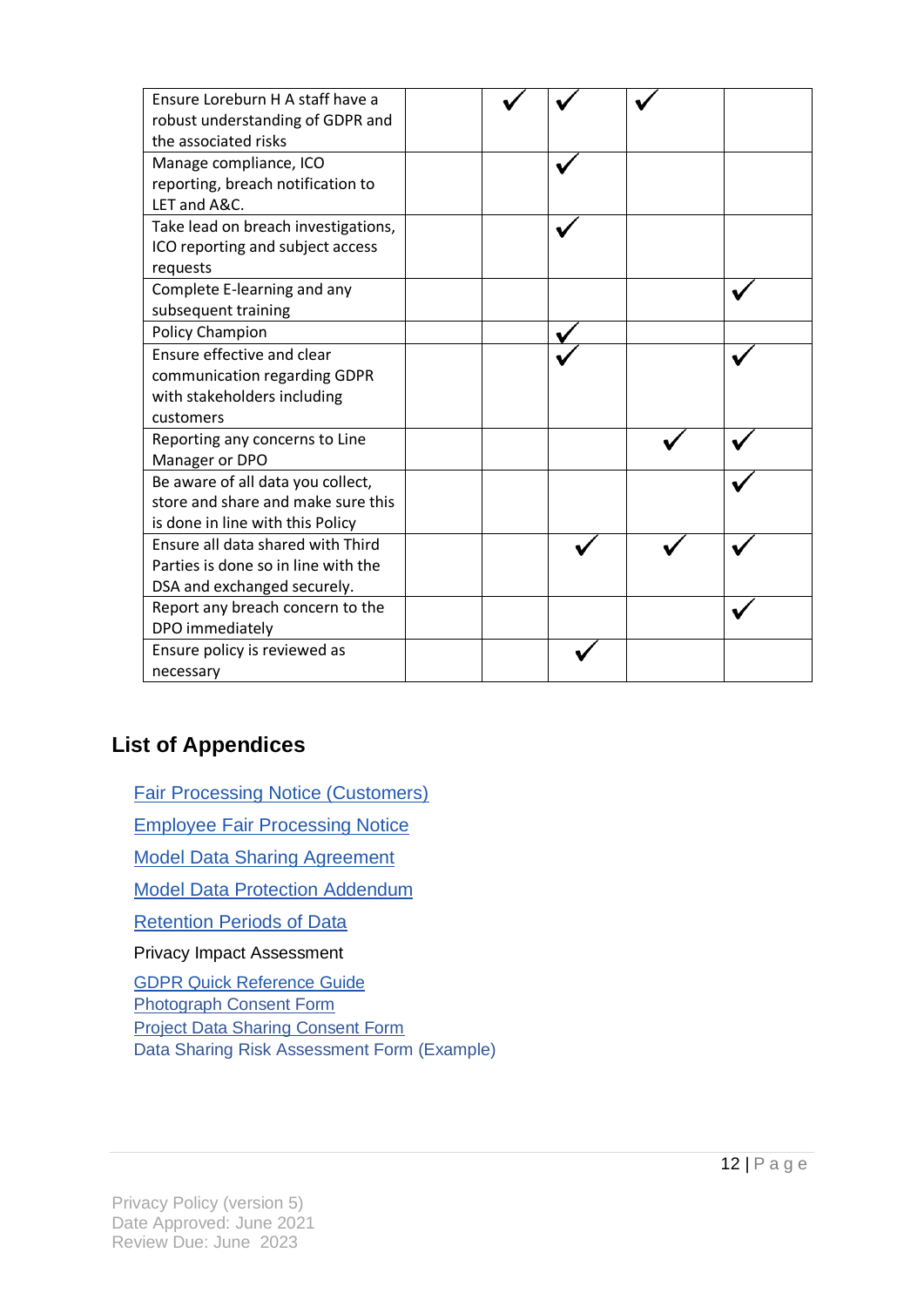#### **Policy Assessment Checklist**

**Health & Safety Assessment** 

#### **Does this policy have the potential to affect:**

| Lone Working                                                            | Yes: |
|-------------------------------------------------------------------------|------|
| Safety and/or wellbeing of customers                                    | Yes: |
| Safety and/or wellbeing of staff                                        | Yes: |
| Have the above items been considered in the preparation of this policy? | Yes. |